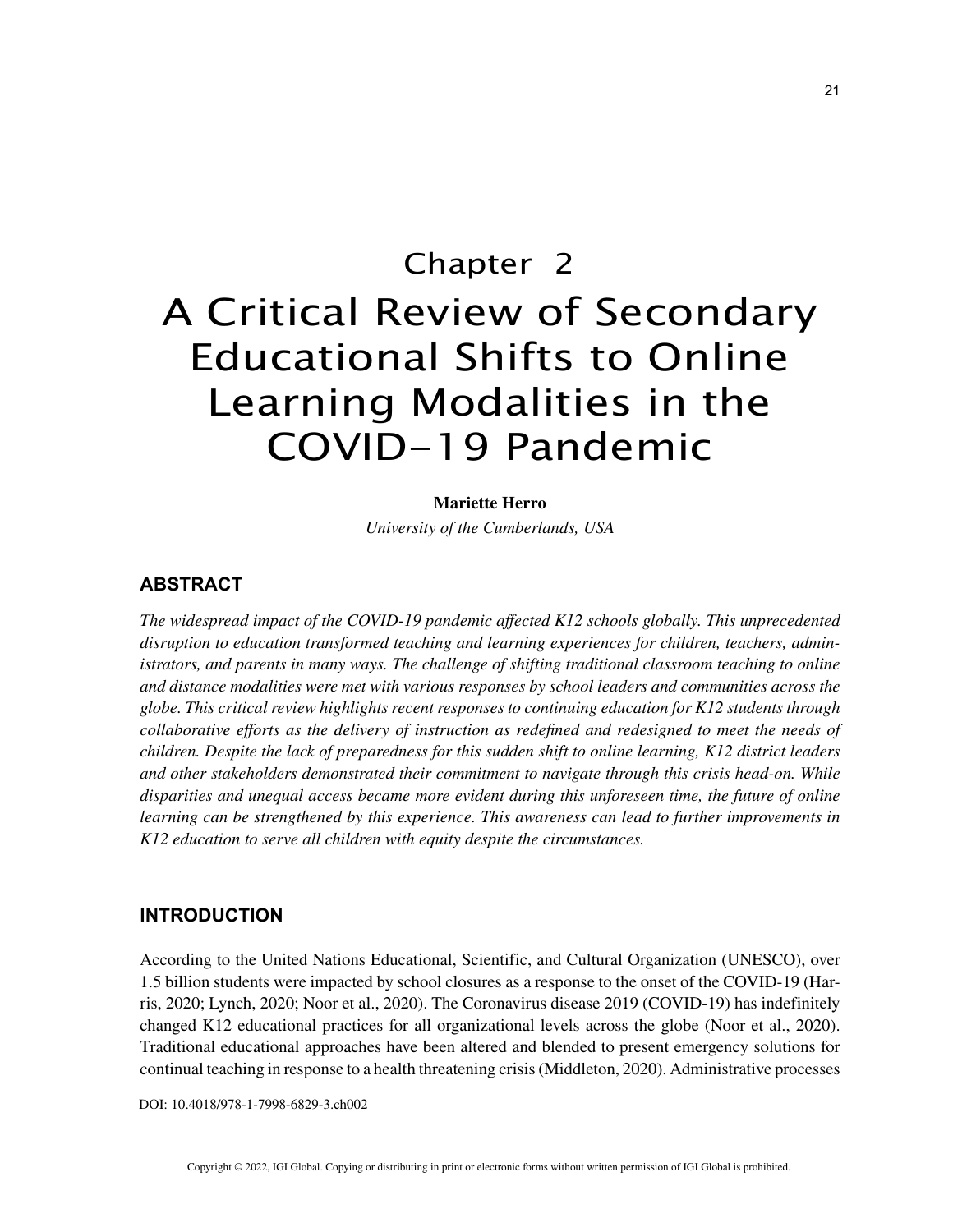#### *A Critical Review of Secondary Educational Shifts to Online Learning Modalities*

previously used to manage change implementation were replaced by immediate demands for decision making to occur on all levels of leadership within the school system (Harris, 2020). Reactionary plans were developed and initiated to keep students learning during a global pandemic.

Through these unprecedented times, and months after closure and emergency distance learning, districts began to reopen their campuses. Education government agencies issued directives that held school district leaders, administrators, and educators accountable to continue teaching students using various modalities. Whether face-to-face, online, or a combination of modalities, also known as hybrid, school districts formulated plans to offer families options. For example, The Florida Department of Education (2020) published a reopening plan to provide guidance to school districts as local leaders began discussions to develop their education continuity plans. The FLDOE allowed for locally driven decisions to be made by district leaders with given recommendations which included resorting optimal learning opportunities for all students (FLDOE, 2020). Additionally, the FLDOE supported reopening plans across public school districts that included giving parents a choice in learning modality options most suitable for their needs. Face-to-face, online learning, and hybrid learning options became part of the continuity plan to accommodate families and medically vulnerable individuals (FLDOE, 2020).

Although research on online learning present advantages that support student learning (Allen & Seaman, 2013; Dhawan, 2020; Picciano, 2015), this particular circumstance of emergency online teaching and learning has left the future of education with many unknowns (Lynch, 2020). Moreover, Hughes et al. (2020) noted the focus of the transition to remote learning was not well-planned with assignments and assessments designed for online learning; instead, face-to-face coursework was adapted for virtual teaching. The challenge for teachers to move from offline teaching to online (Dhawan, 2020), and the lack of knowledge of pedagogical approaches to teach online (Middleton, 2020) present problems that impact the effectiveness of K12 online learning during the pandemic. Time constraints to better prepare for such an unprecedented educational transformation presented a problem needing further investigation. The implications of such a large-scale shift in teaching and learning have yet to be determined.

Numerous researchers concluded a major problem in achievement gaps amongst students has further widened as a result of this experimental teaching transformation during the pandemic. The education system has known a particular structure to operate by for decades and this drastic change in learning modalities ultimately means that students' learning is being compromised (Bhamani et al., 2020). Additionally, "prior evidence in K-12 and in higher education comparing students in virtual courses and those in in-person classrooms tended to find that the online setting is currently less effective, especially for those with lower prior performance" (Hart et al., 2019). Consequently, already existing achievement gaps will most likely widen, especially for students from lower socioeconomic brackets; addressing disparities among students need to be assessed (Middleton, 2020; Richmond et al., 2020).

## **BACKGROUND**

Harris (2020) reported the certainty that COVID-19 disrupted and radically changed K12 schooling globally. While this pandemic caused schools around the globe to rapidly transform traditional face-toface teaching to offer distance learning, this sudden change did not come without challenges of inequity, uncertainties regarding the quality of online instruction, and the impact of online learning on student performance (Adnan & Anwar, 2020). Additionally, although online learning provided schools with an alternative way to resume learning, the outcome of such a large-scale change on education will unravel